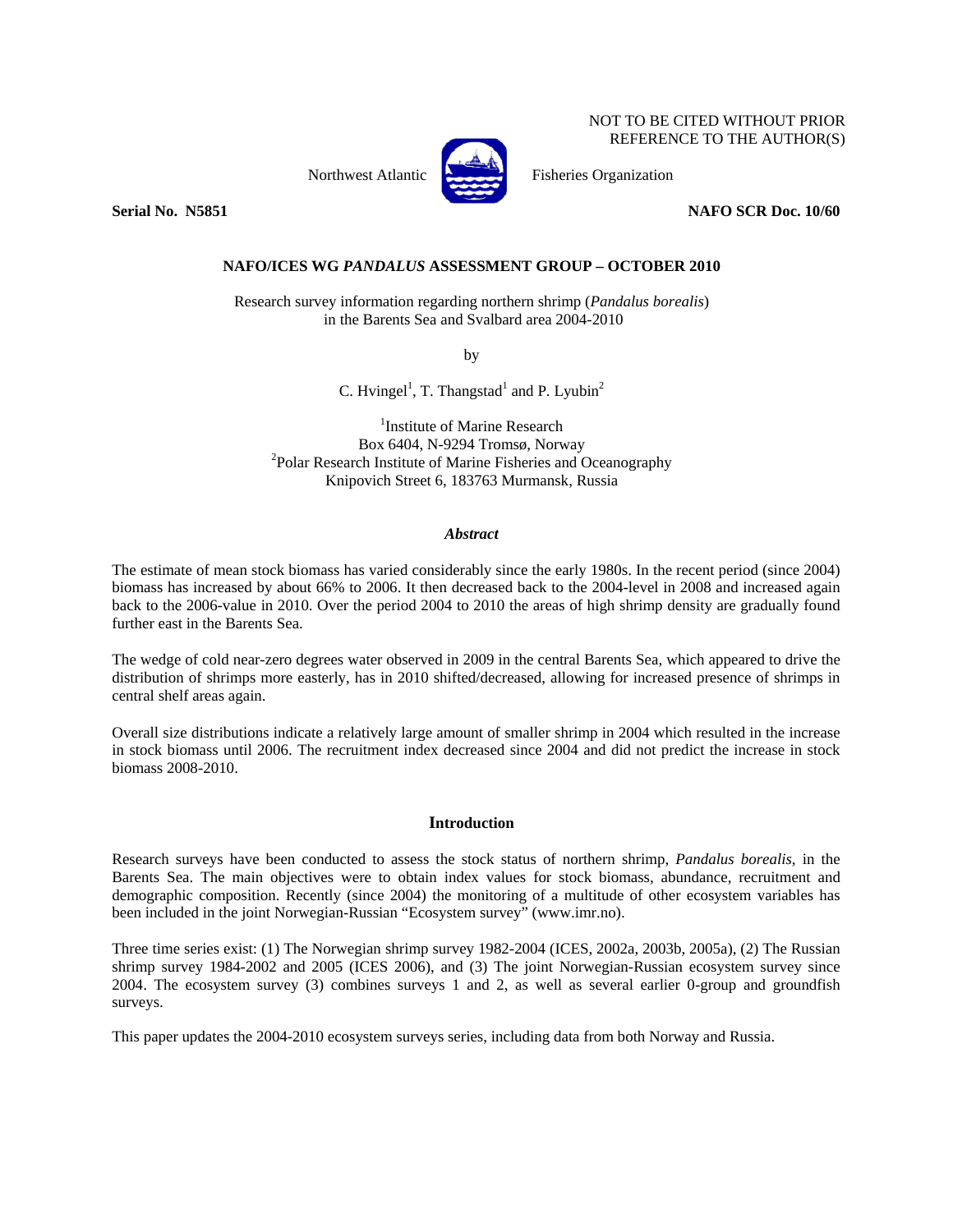### **Methods**

# *Survey and coverage*

The joint Norwegian-Russian ecosystem survey has since 2004 been conducted annually from August to October by five research vessels covering the entire Barents Sea from the edge of the continental shelf in the west, to Novaja Semlja in the east, from the coast of Norway and Russia in the south to the ice-edge in the north (Olsen, 2006) (Fig. 1). In 2008 the total number of stations was reduced for economical reasons. In 2009 and 2010 only the total biomass of shrimp was recorded.

In most of the covered area both in the Norwegian and Russian EEZs the survey follows a regular grid with ecosystem sampling stations approx. 30-35 nm apart (Fig. 1). In the important juvenile shrimp areas in the central Barents Sea (Hopen Deep), additional demersal trawl stations are placed at  $\frac{1}{2}$  the standard grid size to get a more detailed coverage of the shrimp distribution in this area. In the other high density shrimp area in the north-west around Spitsbergen a depth-stratified survey is conducted. Here stations are placed approx. every 30-35 nm as in the other areas, but in addition a number of extra bottom trawl stations are placed at irregular intervals within this part of the survey area. Additional stations were reduced in numbers in 2008, and have in 2009 and 2010 been omitted altogether.

# *Sampling trawl gear*

Sampling of demersal species like shrimp within the ecosystem survey was conducted with a standard Norwegian research trawl, which is a modified Campelen 1800 shrimp trawl with rockhopper ground gear (Fig. 2). Mesh size in the cod-end was 22 mm with a 6 mm lining. A juvenile (Hoita) bag with 0.8 mm lining was has occasionally been attached under the trawl in front of the cod-end in order to collect juvenile shrimp < 10 mm in the catch.

Trawl geometry and behaviour of the trawl were monitored using *Scanmar* trawl sensors. The Norwegian vessels used standard *Steinshamn* W9 bottom V trawl doors with an area of 6.7 m<sup>2</sup> and a weight of 2 250 kg. "Strapping" – a rope 150-180 m in front of the doors locks the distance the trawl doors to approximately 50 m – is used. The towing time is 15 min. GPS positions were used to calculate towed distance. A speed sensor (symmetry) was used on all bottom hauls, giving information about the direction and amount of currents entering the trawl and making it possible to tow at the right speed and geometry in proportion to underwater crosscurrents by adjusting wires or warps to compensate a skewed trawl. Other trawl settings are described in detail in a separate manual for rigging of trawl and trawl equipment (Engås, 1995).

### *Sampling routines*

 For each haul on board Norwegian vessels, samples of 250-300 adult shrimp specimens are taken from the main bag, sorted by sexual characteristics, and measured by caliper to the nearest mm below (carapace length, cpl, as defined in Allen (1959); McCrary (1971)). A sample of up to 100 juvenile individuals is taken from the Hoita bag and measured the same way as the adults. Shrimp sampling on board Russian vessels is done in a similar manner.

Russian and Norwegian scientists use different database systems (BioFox and Regfisk, respectively) to register biological data from marine animals surveys. At the end of the survey the Russian ecosystem data are converted and included in the Norwegian database system; however, it has to date not been possible to convert the Russian shrimp length data, so that normally only total weight per haul is given. The length- and sex frequency distribution in the samples was weighted by total catch and stratum area to obtain estimates of the overall distribution.

In 2009 and 2010 no shrimp sampling was performed, and no demographic information is hence available for these years.

### *Area stratification*

Data from the sampling were stratified by depth and area as in Fig. 3. Five main areas are identified which each are further sub-divided into 6 depth strata (0-600 m). The depth strata boundaries follow depth contours obtained from the GEBCO world bathymetry database (http://www.gebco.net). The individual strata were constructed using ArcGIS 9.3 software; then each stratum's area was calculated in  $km<sup>2</sup>$  using an equal area projection (Europe Albers Conic) (Table 3, Fig. 4).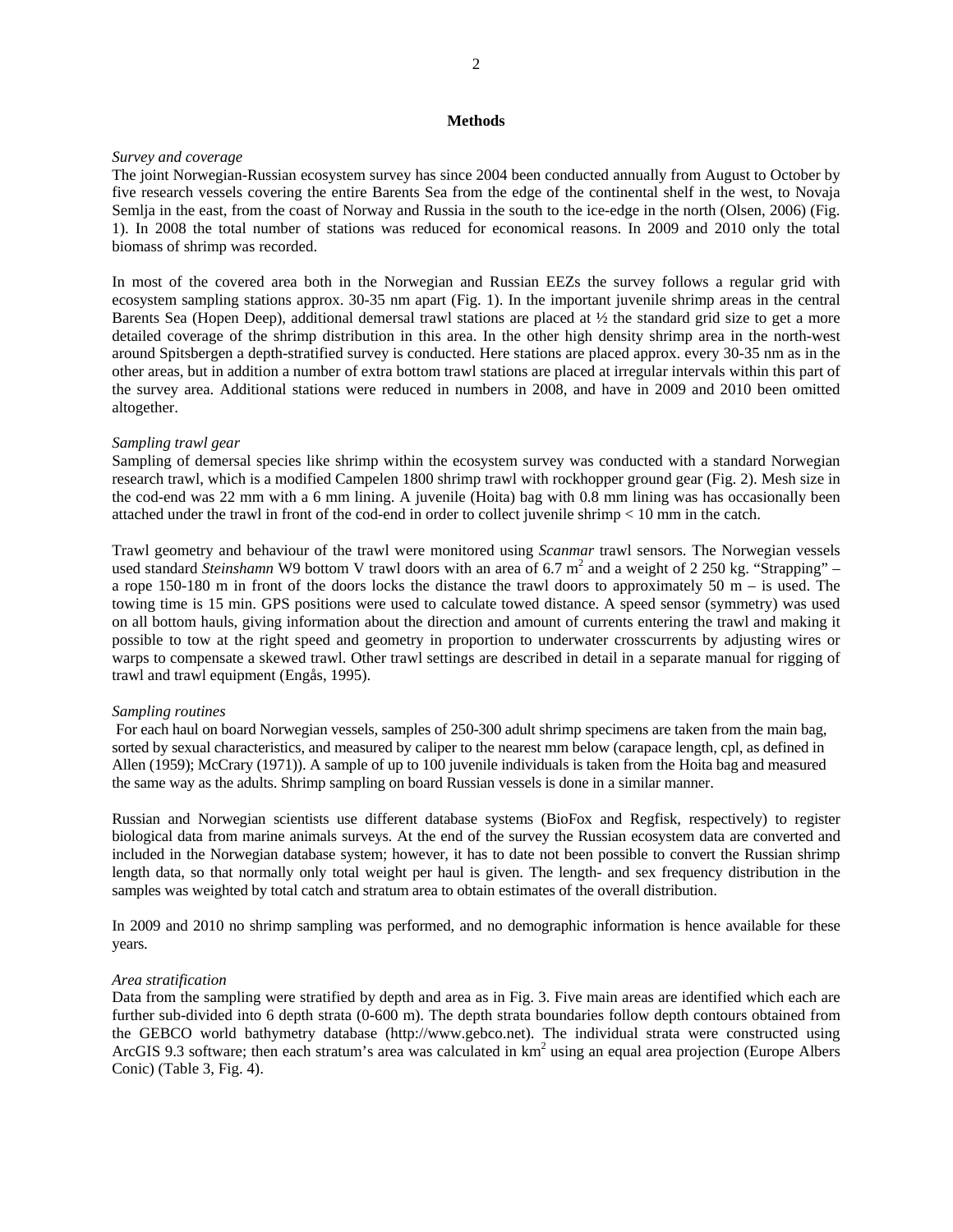### *Swept area analysis*

#### **Results**

The estimate of mean biomass has varied considerably since the early 1980s (Fig.5). From 2004 to 2006 biomass increased by about 66% and then decreased again back to the 2004-level in 2008. The 2010 value is back up close to that of 2006 (Table 2, Fig. 6.). While the recent biomass has fluctuated symmetrically around its mean value the spatial distribution of this biomass has changed. Over the period 2004 to 2010 the areas of high shrimp density are gradually found further east in the Barents Sea (Fig. 7 and 8).

Overall size distributions (Fig. 9) indicate a relatively large amount of smaller shrimp in 2004 which likely based the increase in stock biomass until 2006 (Fig. 4). The recruitment index – estimated abundance of shrimp at 13-16mm CL supposed to enter the fishery in the following one-two years decreased since 2004 (Fig. 10). Nevertheless, total biomass increased in 2009 and 2010 questioning the predictive capability of the recruitment index. The demographic information was not updated for 2009-10.

Temperatures in the Barents Sea have been high during the last eight years, mostly due to the inflow of warm water masses from the Norwegian Sea. In 2010, temperatures close to the bottom were in general slightly lower than in 2009, but still above the long-term mean by 0.1-0.6°C in most of the surveyed area (Anon. 2010). Only small areas with temperatures below 1<sup>°</sup>C were observed. Shrimps were only caught in areas where bottom temperatures were above  $0^{\circ}$ C. Highest shrimp densities were found between zero and  $4^{\circ}$ C, while the limit of upper temperature preference appeared to lie at about 6-8°C. The wedge of cold near-zero degrees water observed in 2009 in the central Barents Sea, which appeared to drive the distribution of shrimps more easterly, has in 2010 shifted/decreased, allowing for increased presence of shrimps in central shelf areas again (Fig. 11).

#### **References**

- ALLEN, J. A., 1959. On the biology of *Pandalus borealis* Krøyer, with reference to a population off the Northumberland coast. *J. Mar. Biol. Assoc. U.K.*, **38**: 189-220.
- ANON., 1988. SAS/STAT User's Guide, Release 6.03 Edition. Cary, NC: SAS Institute Inc., 1988. 1028 p.
- ANON., 2010. Survey report from the joint Norwegian/Russian ecosystem survey in the Barents Sea August-September 2010. IMR/PINRO Joint Report Series, No. x/2010. ISSN 1502-8828. xxx pp.
- ENGÅS, A. 1995. Trålmanual Campelen 1800. Versjon 1, 17. januar 1995, Havforskningsinstituttet, Bergen. 16 p. (unpubl.).
- COCHRAN, W. G., 1977. Sampling techniques, 3rd edition. John Wiley & Sons, New York, 428 p.
- FISHER, N. I., T. LEWIS, B. J. J. EMBLETON. 1987. Statistical Analysis of Spherical Data, Cambridge University Press, 329 p.
- ICES. 2002. Report of the Arctic Fisheries Assessment Working Group. ICES CM 2002/ACFM:18.
- ICES. 2003. Report of the Arctic Fisheries Working Group. ICES CM 2003/ACFM:22.
- ICES. 2005. Report of the *Pandalus* Assessment Working Group, 27 October–5 November 2004. ICES CM 2005/ACFM:05.
- ICES. 2006. Report of the *Pandalus* assessment working group 2005. ICES CM 2006/ACFM:10. ref G. 72 p.
- MCCRARY, J. A., 1971. Sternal spines as a characteristic for differentiating between females of some Pandalidae. *J. Fish. Res. Board Can.*, **28**: 98-100.
- MACDONALD, P. D. M., T. J. PITCHER. 1979. Age-groups from size-frequency data: A versatile and efficient method of analyzing distribution mixtures. *J. Fish. Res. Board Can.*, **36**: 987-1001.
- OLSEN, E. 2006. Manual for conducting the joint "Autumn Ecosystem Survey" in the Barents Sea. Version 4 – 22.06.2006, Havforskningsinstituttet, Bergen. 42 p. (unpubl.)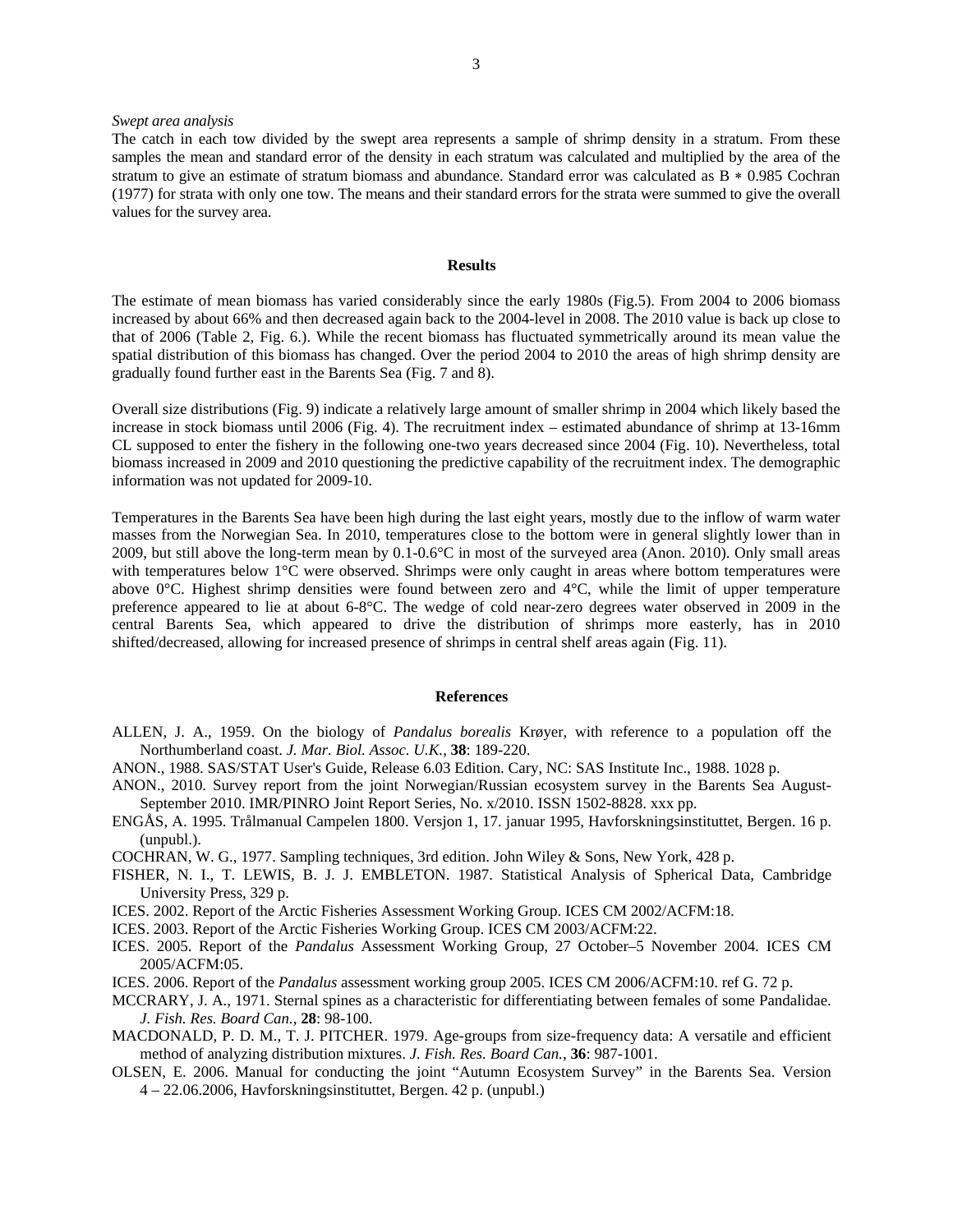**Table1.** Indices (ktons) of annual mean biomass from survey 1: The Norwegian shrimp survey 1982-2004; survey 2: The Russian shrimp survey 1984-2002 and 2005; and survey 3: The joint Norwegian-Russian ecosystem survey.

| Year | Survey 1 | Survey 2 | Survey 3 |
|------|----------|----------|----------|
| 1982 | 327      |          |          |
| 1983 | 429      |          |          |
| 1984 | 471      | 661      |          |
| 1985 | 246      | 468      |          |
| 1986 | 166      | 399      |          |
| 1987 | 146      | 346      |          |
| 1988 | 181      | 233      |          |
| 1989 | 216      | 603      |          |
| 1990 | 262      | 1028     |          |
| 1991 | 321      | 1192     |          |
| 1992 | 239      | 876      |          |
| 1993 | 233      | 892      |          |
| 1994 | 161      | 404      |          |
| 1995 | 193      | 248      |          |
| 1996 | 276      | 441      |          |
| 1997 | 300      | 765      |          |
| 1998 | 341      | 576      |          |
| 1999 | 316      | 966      |          |
| 2000 | 247      | 800      |          |
| 2001 | 184      | 468      |          |
| 2002 | 196      | 980      |          |
| 2003 | 212      |          |          |
| 2004 | 151      |          | 365      |
| 2005 |          | 656      | 527      |
| 2006 |          |          | 605      |
| 2007 |          |          | 474      |
| 2008 |          |          | 354      |
| 2009 |          |          | 424      |
| 2010 |          |          | 597      |

Table 2 Estimated biomass, abundance and mean weight of the total and fishable (>16 mm cpl) stock and of recruits (13-16 mm cpl). Missing data in 2009-10 due to a reduced survey programme.

|      |       |                          | Biomass (ktons)          |        |                          | Abundance (#10 <sup>9</sup> ) |           | Mean weight (g) |       |          |           |  |  |
|------|-------|--------------------------|--------------------------|--------|--------------------------|-------------------------------|-----------|-----------------|-------|----------|-----------|--|--|
| Year | Total | Fishable                 | Recruites                | CV (%) | Total                    | Fishable                      | Recruites |                 | Total | Fishable | Recruites |  |  |
| 2004 | 365   | 261                      | 97                       | 9      | 98                       | 47                            | 44        |                 | 3.73  | 5.54     | 2.21      |  |  |
| 2005 | 527   | 446                      | 78                       | 22     | 121                      | 85                            | 33        |                 | 4.35  | 5.26     | 2.38      |  |  |
| 2006 | 605   | 517                      | 85                       | 8      | 135                      | 97                            | 35        |                 | 4.48  | 5.34     | 2.45      |  |  |
| 2007 | 474   | 426                      | 46                       |        | 90                       | 71                            | 17        |                 | 5.27  | 6.02     | 2.67      |  |  |
| 2008 | 354   | 317                      | 34                       | 9      | 69                       | 52                            | 14        |                 | 5.14  | 6.05     | 2.46      |  |  |
| 2009 | 424   | $\overline{\phantom{0}}$ | $\overline{\phantom{0}}$ | 10     | $\overline{\phantom{0}}$ |                               |           |                 |       |          |           |  |  |
| 2010 | 597   | $\overline{\phantom{0}}$ | $\overline{\phantom{0}}$ | 9      |                          |                               |           |                 |       |          |           |  |  |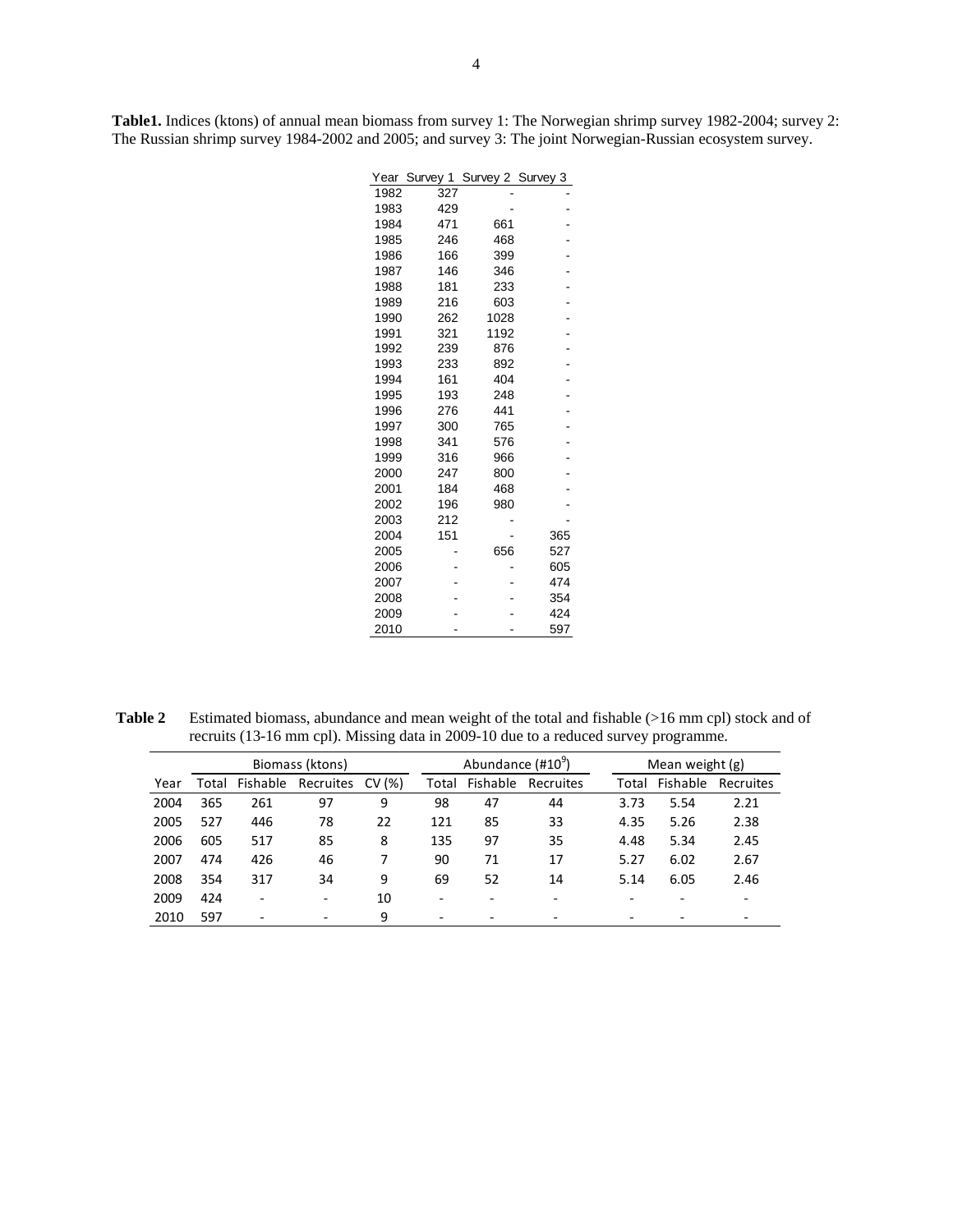Table 3. Number of hauls, estimated total biomass, density and coefficient of variation (CV) by stratum and year (for further details on stratification see Fig. 3).

|        | Stratum   |                |                | 2004     |                    |               |          | 2005       |                    |     | 2006           |              |                  |                        | 2007     |          |                    |          | 2008           |          |                    |               |                | 2009   |                  | 2010      |       |            |                    |          |
|--------|-----------|----------------|----------------|----------|--------------------|---------------|----------|------------|--------------------|-----|----------------|--------------|------------------|------------------------|----------|----------|--------------------|----------|----------------|----------|--------------------|---------------|----------------|--------|------------------|-----------|-------|------------|--------------------|----------|
| Name   | Depth     | Area           | Hauls          | Biom.    | Dens.              | <b>CV</b>     | Hauls    | Biom.      | Dens.              | CV  | Hauls          | Biom.        | Dens.            | CV                     | Hauls    | Biom.    | Dens.              | CV       | Hauls          | Biom.    | Dens.              | <b>CV</b>     | Hauls          | Biom.  | Dens.            | <b>CV</b> | Hauls | Biom.      | Dens.              | CV       |
| (code) | (m)       | $(kkm^2)$      | (# )           | tons     | kg/km <sup>4</sup> | $\frac{9}{6}$ | (# )     | tons       | kg/km <sup>2</sup> | %   | (# )           | tons         | $k\text{g}/km^2$ | $\frac{0}{6}$          | (# )     | tons     | kg/km <sup>2</sup> | %        | (# )           | tons     | kg/km <sup>-</sup> | $\frac{9}{6}$ | (# )           | tons   | $k\text{g}/km^2$ | %         | (# )  | tons       | kg/km <sup>2</sup> | %        |
| 1.1    | $0 - 100$ | 50             | $\Omega$       | $\Omega$ | $\Omega$           | $\Omega$      | $\Omega$ | $\Omega$   | $\overline{0}$     | -0  | $\Omega$       | $\mathbf{0}$ | $\mathbf{0}$     |                        | $\Omega$ | $\Omega$ | $\Omega$           | $\Omega$ |                | 79       | 2                  | 85            | $\overline{c}$ | 83     | $\overline{2}$   | 15        | 3     | $\Omega$   | $\Omega$           | $\Omega$ |
| 1.2    | 100-200   | 40             | 17             | 5943     | 150                | 49            | 16       | 6182       | 156                | 58  | 9              | 7005         | 177              | 74                     | 10       | 3390     | 86                 | 49       | 16             | 4102     | 104                | 45            |                | 9370   | 236              | 84        | 12    | 479        | 12                 | 53       |
| 1.3    | 200-300   | 20             | 26             | 15311    | 776                | 26            | 24       | 18859      | 956                | 29  | 25             | 15539        | 788              | 21                     | 20       | 11765    | 596                | 25       | 22             | 13862    | 703                | 39            |                | 6231   | 316              | 55        | 5     | 14927      | 757                | 68       |
| 1.4    | 300-400   | 10             | 30             | 12721    | 1316               | 24            | 23       | 10148      | 1050               | 22  | 25             | 5200         | 538              | -14                    | 22       | 11870    | 1228               | 28       | 16             | 4571     | 473                | 35            | -5             | 10597  | 1096             | 63        |       | 17462      | 1806               | 116      |
| 1.5    | 400-500   | 7              | 17             | 4327     | 608                | 28            | 18       | 4164       | 585                | 22  | 14             | 4254         | 598              | 23                     | 11       | 5370     | 755                | 23       |                | 5248     | 738                | 38            |                | 7846   | 1103             | 58        |       | 3235       | 455                | 113      |
| 1.6    | 500-600   | 6              | 8              | 1696     | 293                | 25            | 10       | 3018       | 522                | 40  | 6              | 2035         | 352              | 42                     |          | 1670     | 289                | 39       |                | 1234     | 213                | 50            |                | 657    | 114              | 85        |       | $\Omega$   |                    |          |
| 2.1    | $0 - 100$ | 41             |                | $\Omega$ | $\Omega$           |               |          | $\Omega$   | $\overline{0}$     |     | $\overline{2}$ | $\Omega$     | $\Omega$         |                        |          |          | $\Omega$           |          |                | $\Omega$ | $\Omega$           | $\Omega$      |                | 74     | 2                | 85        |       |            | $\Omega$           |          |
| 2.2    | 100-200   | 153            | 25             | 3260     | 21                 | 50            | 16       | 7383       | 48                 | 36  | 23             | 1512         | 10               | 51                     | 24       | 2399     | 16                 | 39       | 16             | 2038     | 13                 | 59            | 21             | 1610   | -11              | 31        |       | 2801       | 18                 |          |
| 2.3    | 200-300   | 230            | 34             | 150557   | 654                | 21            | 69       | 153493     | 667                | 14  | 69             | 242092       | 1051             | 16                     | 67       | 168005   | 730                | 18       | 62             | 116391   | 505                | 21            | 43             | 74409  | 323              | 20        | 50    | 150357     | 653                |          |
| 2.4    | 300-400   | 119            | 35             | 81699    | 685                | 18            | 56       | 95050      | 797                | 12  | 63             | 143045       | 1199             | 13                     | 67       | 130541   | 1094               | 9        | 29             | 65561    | 550                | 16            | 25             | 39008  | 327              | 16        | 26    | 55106      | 462                |          |
| 2.5    | 400-500   | 43             |                | 29982    | 698                | 22            | 28       | 18289      | 426                | 11  | 27             | 24034        | 559              | -11                    | 27       | 30831    | 717                | 13       | 15             | 11106    | 258                | 15            |                | 20794  | 484              | 20        | 11    | 15684      | 365                |          |
| 2.6    | 500-600   | $\overline{2}$ | $\Omega$       | $\Omega$ |                    | $\Omega$      |          | 783        | 490                | 85  |                | 29           | 18               | 85                     |          |          | $\Omega$           |          |                | $\bf{0}$ | $\Omega$           | $\Omega$      | $\Omega$       | 0      | 0                | $\Omega$  |       | $\bf{0}$   | $\Omega$           |          |
| 3.1    | $0 - 100$ | 26             | $\mathbf{0}$   | $\Omega$ |                    |               | $\Omega$ | $\Omega$   | $\bf{0}$           |     | $\Omega$       | $\Omega$     | $\Omega$         |                        |          |          | $\Omega$           |          |                |          |                    | $\Omega$      | $\Omega$       |        | 0                |           |       | 265        | 10                 | 83       |
| 3.2    | 100-200   | 61             | 23             | 4054     | 66                 | 86            | 9        | 222        | $\overline{4}$     | 59  | 12             | 584          | 10               | 37                     | 13       | 489      | -8                 | 72       |                | 870      | 14                 | 72            |                | 295    | 5                | 38        | 8     | 62         |                    | 6        |
| 3.3    | 200-300   | 83             | 50             | 12389    | 150                | 31            | 23       | 136155     | 1646               | 98  | 20             | 33372        | 404              | 48                     | 33       | 25034    | 303                | 26       |                | 15580    | 188                | 44            | 9              | 39901  | 482              | 47        | 18    | 25710      | 311                | 73       |
| 3.4    | 300-400   | 35             | 50             | 44459    | 1270               | 35            | 25       | 29951      | 855                | 59  | 34             | 22089        | 631              | 32                     | 35       | 26424    | 755                | 24       | 14             | 12890    | 368                | 37            | 10             | 19272  | 550              | 27        | 10    | 18419      | 526                | 40       |
| 3.5    | 400-500   | 12             | 8              | 5501     | 458                | 45            | 3        | 62         | 5                  | 31  |                | 2749         | 229              | 46                     | 4        | 8491     | 707                | 107      |                | 1381     | 115                | 57            | 3              | 2546   | 212              | -31       |       | 9058       | 754                | 85       |
| 3.6    | 500-600   |                |                | 372      | 179                | 74            |          | 306        | 147                | 120 |                | 686          | 330              | 85                     | 6        | 276      | 133                | 52       |                | 6        | 3                  | 141           |                | 338    | 163              | 50        |       |            |                    |          |
| 4.1    | $0 - 100$ | 13             | $\Omega$       | $\Omega$ |                    |               |          | $\Omega$   | $\Omega$           |     |                | $\Omega$     | $\Omega$         |                        |          |          | $\Omega$           |          |                | 787      | 62                 | 85            |                | 12     |                  | 85        |       |            | $\Omega$           |          |
| 4.2    | 100-200   | 75             | $\overline{c}$ | 564      | 8                  | 126           | 10       | 462        | 6                  | 75  | 6              | 218          | 3                | 70                     | 11       |          | $\Omega$           |          |                | 1473     | 20                 | 83            |                | 3331   | 44               | 65        | 11    | 1021       | 14                 |          |
| 4.3    | 200-300   | 119            | 15             | 22445    | 188                | 40            | 25       | 33658      | 282                | 35  |                | 72137        | 604              | 26                     | 26       | 28109    | 236                | 39       | 21             | 55148    | 462                | 22            | 28             | 179029 | 1500             | 20        | 25    | 181147     | 1518               | 20       |
| 4.4    | 300-400   | 34             | 8              | 13596    | 398                | 43            |          | 12213      | 357                | 38  | -5             | 12211        | 357              | 79                     | 9        | 9586     | 280                | 43       |                | 21229    | 621                | 30            |                | 12464  | 365              | 33        |       | 40390      | 1181               | -34      |
| 5.1    | $0 - 100$ | 188            | 14             | $\Omega$ |                    |               | 28       | 44         | $\bf{0}$           | 82  | 54             |              | $\Omega$         | 101                    | 35       |          | $\overline{0}$     | $\Omega$ | $\overline{2}$ | $\theta$ | $\Omega$           | $\Omega$      |                | 100    |                  | 42        | 26    | 424        |                    | 78       |
| 5.2    | 100-200   | 71             | 15             | 962      | 14                 | 94            | 19.      | 2567       | 36                 | 52  | 23             | $\Omega$     | $\Omega$         |                        | 20       | 1327     | 19                 | 40       | 19             | 820      | 12                 | 76            |                | 1055   | 15               | 51        | 20    | 3487       | 49                 | .58      |
| 5.3    | 200-300   | 40             | 11             | 38646    | 963                | 13            |          | 33817      | 843                | 26  | 22             | 37384        | 932              | 20                     | 18       | 25316    | 631                | 20       | 22             | 19033    | 474                | 18            |                | 22939  | 572              | 35        | 11    | 46218      | 1152               | 28       |
| 5.4    | 300-400   | 25             |                | 8596     | 343                | 29            |          | 12009      | 480                | 30  |                | 18413        | 736              | 37                     | 12       | 16229    | 649                | 18       | 10             | 15382    | 615                | 32            | 6              | 21988  | 879              | -24       | 6     | 10524      | 421                | 51       |
| Total  | $0 - 600$ | 1504           | 408            | 457078   | 304                | Q             |          | 433 578834 | 385                | 23  | 461            | 644592       | 429              | $\mathbf{\mathcal{R}}$ | 480      | 507122   | 337                |          | 349            | 368792   | 245                | $\mathbf Q$   | 226            | 473949 | 315              | $\Omega$  |       | 260 596776 | 397                |          |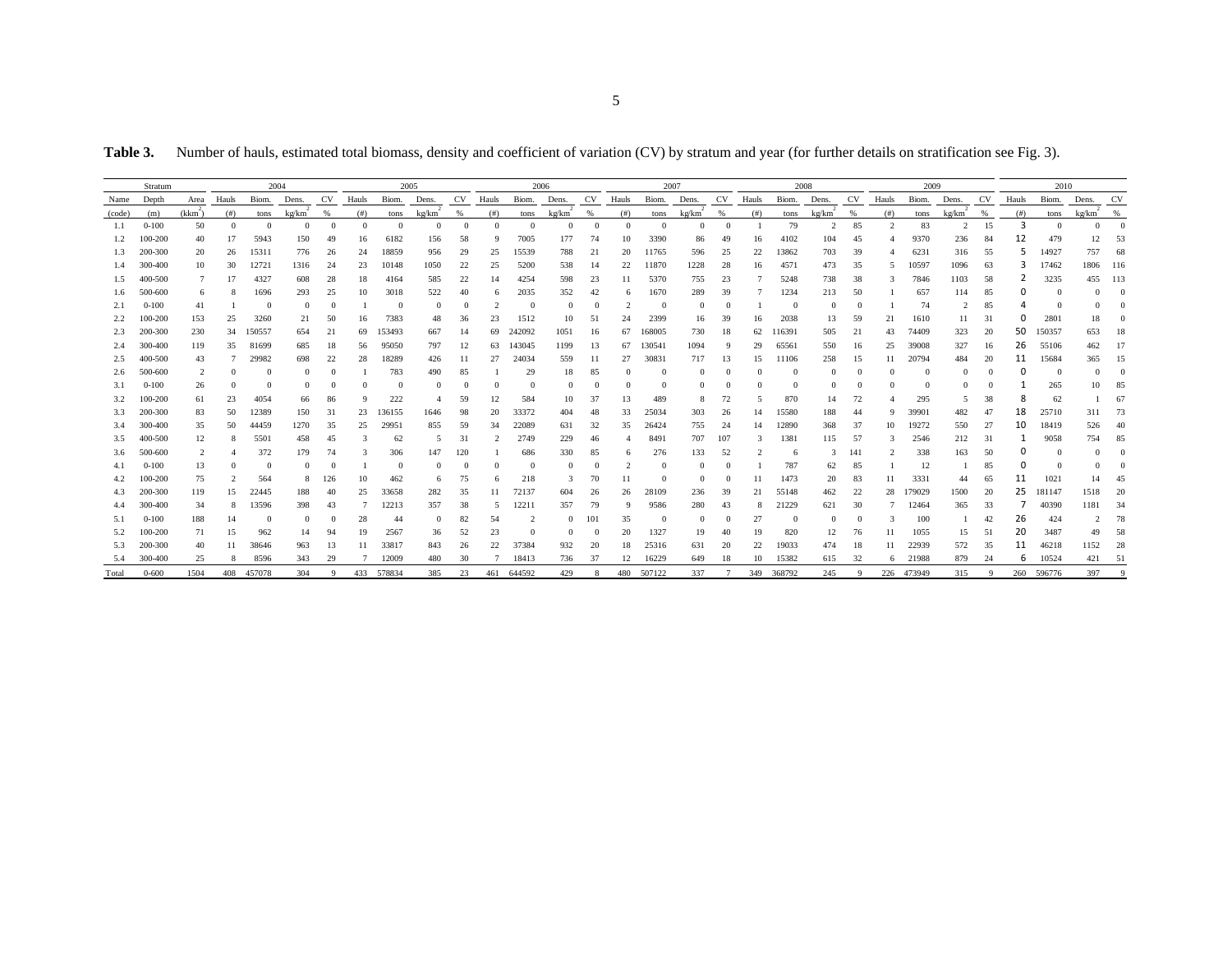

**Fig. 1** Sampling grid used for the 2010 Norwegian-Russian ecosystem survey in the Barents Sea.



Fig. 2 Schematic drawing of a Campelen 1800 survey bottom trawl with 22 mm mesh size in the cod-end, 42 mm in the mid-section, and 60 mm in the trawl opening. The width of the trawl opening (11.7 m) and wing spread (13.5 m) is also indicated.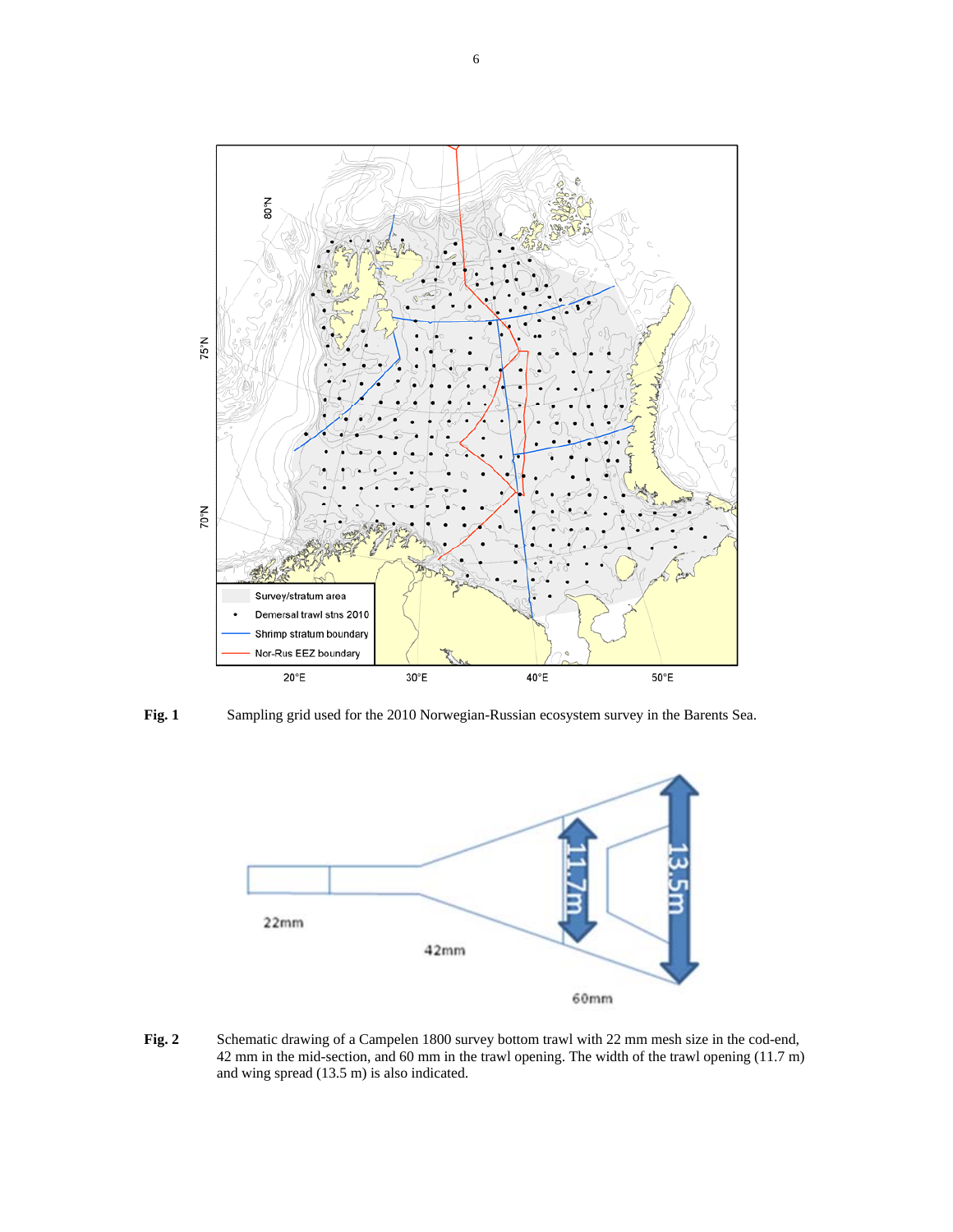

**Fig. 3** The survey stratification scheme. Each stratum is given a code for [main area]+[depth stratum within]; e.g.  $[1.3]$  indicates main stratum = 1 and depth stratum = 3, i.e. covering depths from 201 to 300 m (see also Table 3).



**Fig. 4** Areas of the 10 most important strata (code: see Table 2 and Fig. 3 for definition).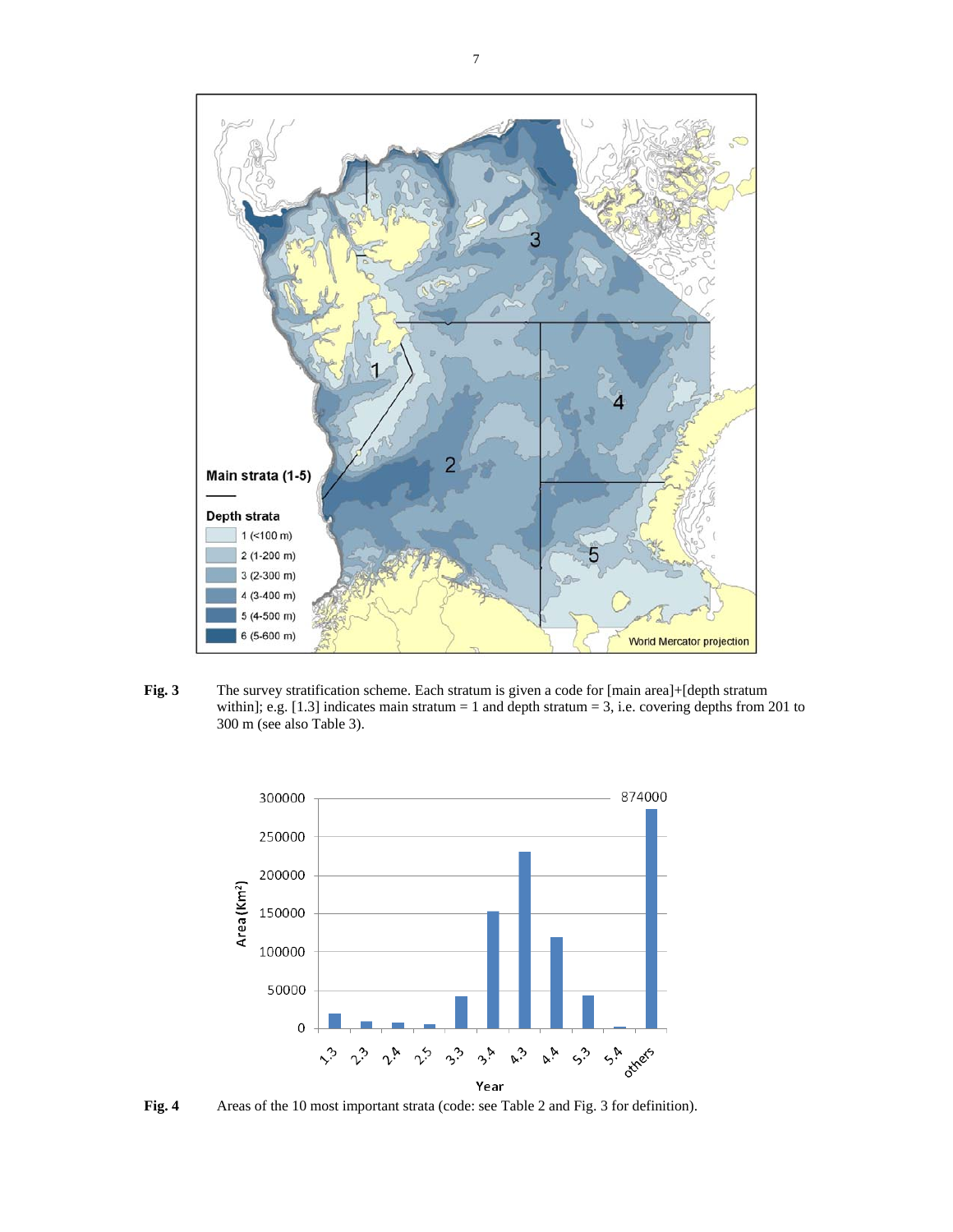

**Fig. 5** Indices of annual mean biomass from survey 1: The Norwegian shrimp survey 1982-2004; survey 2: The Russian shrimp survey 1984-2002 and 2005; and survey 3: The joint Norwegian-Russian ecosystem.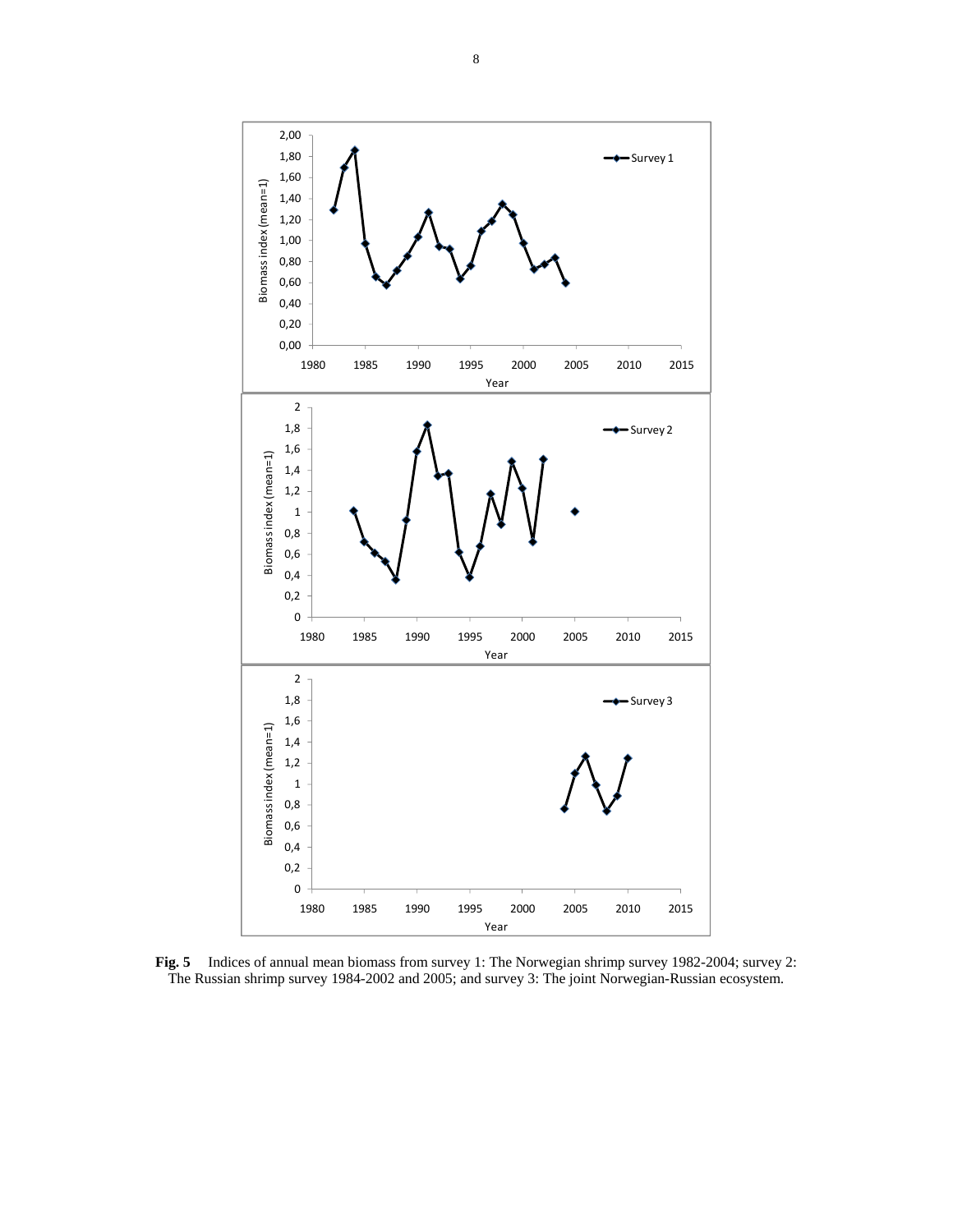

**Fig. 6** Estimated mean biomass by year and strata (code: see Table 2 and Fig. 3 for definition). Error bars indicate +/- one Standard Error of the overall estimate.



**Fig. 7** Estimated mean biomass density by year and strata (code: see Table 2 and Fig. 3 for definition).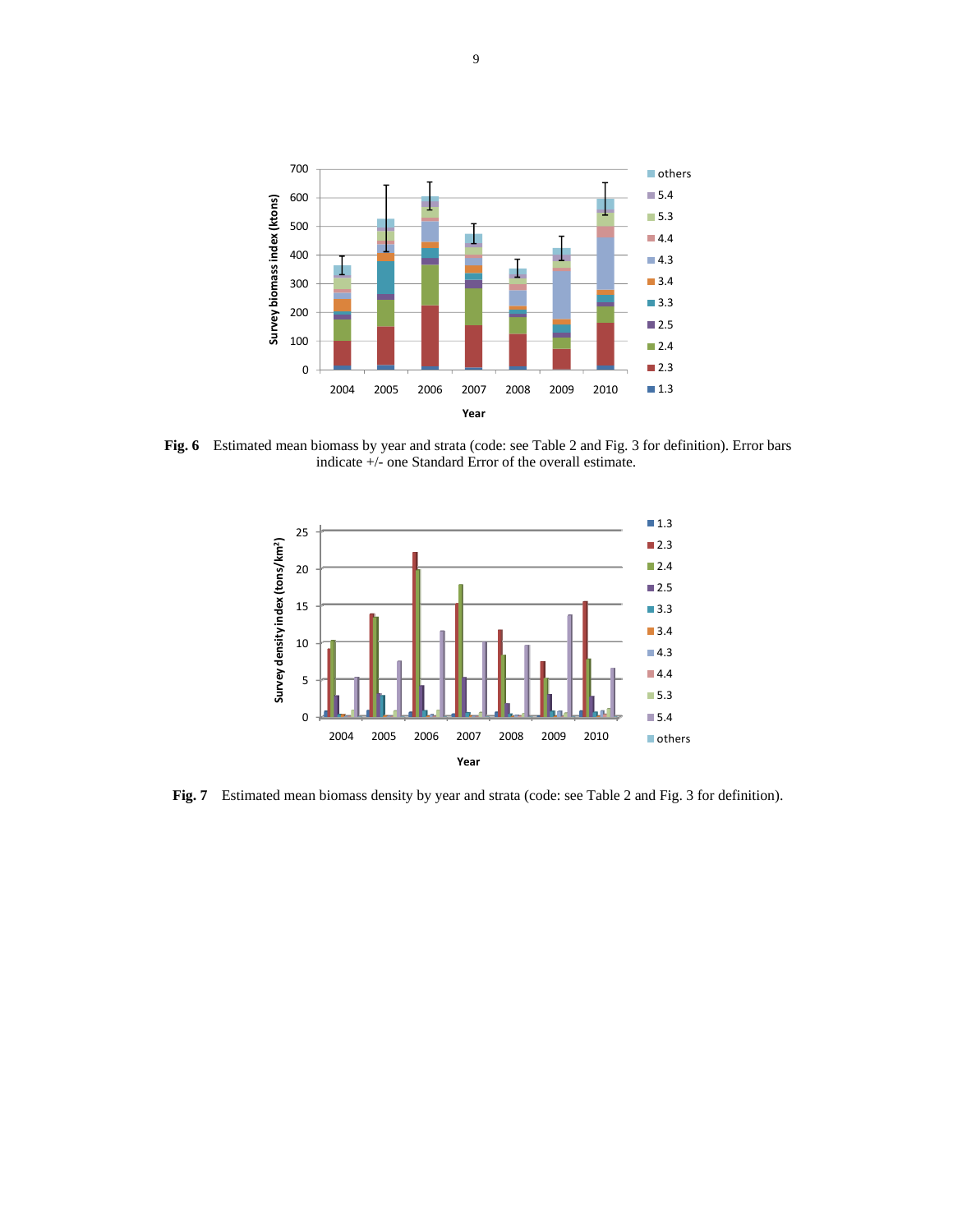

**Fig. 8** Shrimp density 2004-2010 from *inverse distance weighted* interpolation (e.g. Fisher *et al*., 1987) between trawl stations (black dots) (Europe Albers Equal Area Conic projection).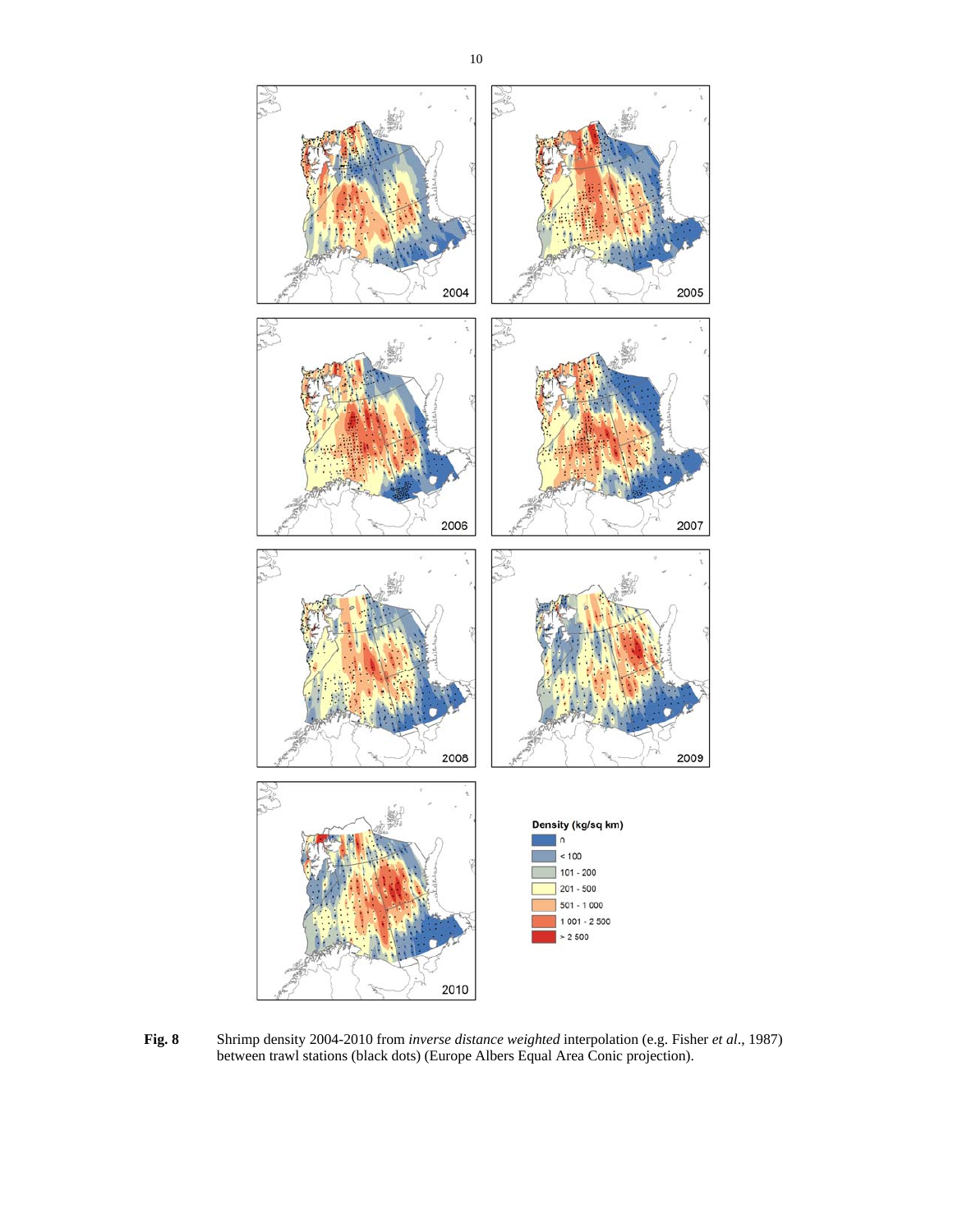

**Fig. 9** Shrimp in the Barents Sea: overall size distribution of males, females and total 2004-2008. (No data for 2009-10)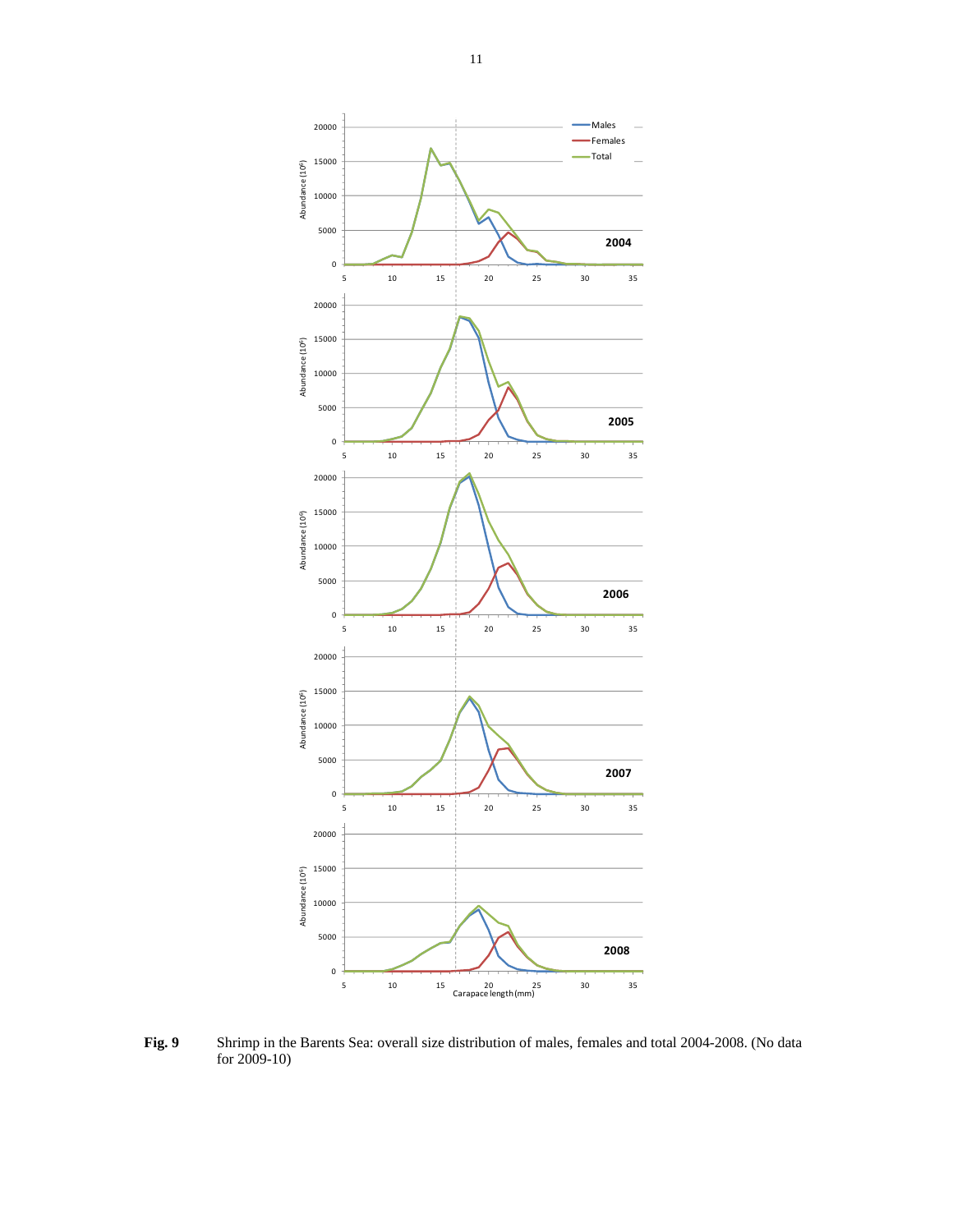

**Fig. 10** Index of recruitment: estimated mean abundance of shrimp at size 13-16 mm cpl 2004-2008. (No data for 2009-10).